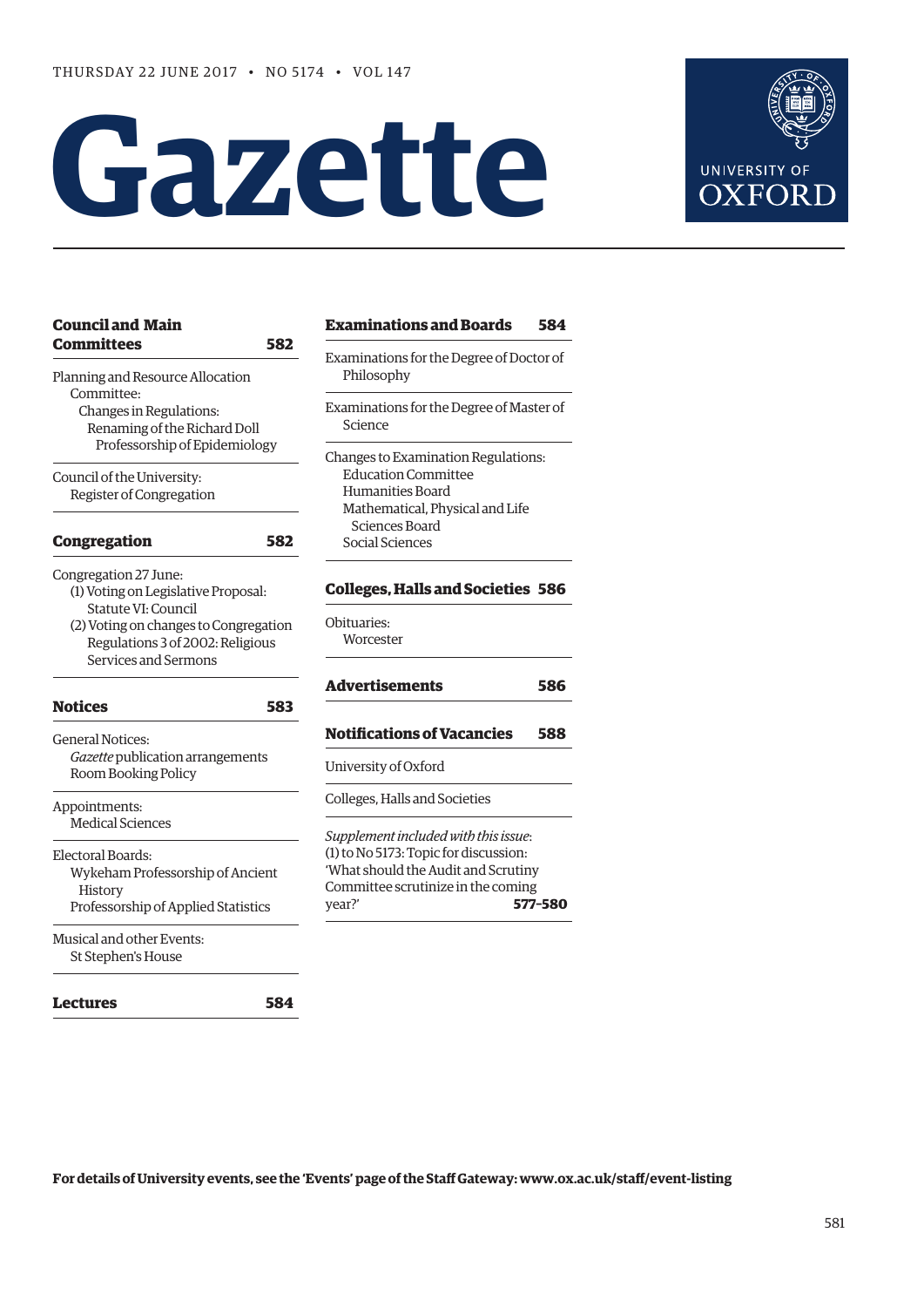## <span id="page-1-0"></span>Council and Main Committees

## Congregation

#### **Planning and Resource Allocation Committee**

#### **Changes in Regulations**

The Planning and Resource Allocation Committee of Council has made the following changes in regulations, to come into effect on **7 July**.

#### **Renaming of the Richard Doll Professorship of Epidemiology**

#### *Explanatory Note*

The following changes, made on the recommendation of the Planning and Resource Allocation Committee, rename the Richard Doll Professorship of Epidemiology as the Richard Doll Professorship of Epidemiology and Medicine to signal explicitly the broader context within which epidemiological studies take place.

#### *Text of Regulations*

**1** In SCHEDULE C of Council Regulations 3 of 2004, concerning statutory professorships, delete 'Richard Doll Professorship of Epidemiology' and substitute 'Richard Doll Professorship of Epidemiology and Medicine'.

**2** In Council Regulations 24 of 2002, concerning individual professorships, in §41 delete existing regulation 1 and substitute (new text underlined):

#### '**§41.***Richard Doll Professorship of Epidemiology and Medicine*

1. The University accepts with deep gratitude the endowment provided by Cancer Research UK for the establishment of a Richard Doll Professorship of Epidemiology and Medicine and for the provision of supporting expenditure for the professorship.'

#### **Council of the University**

#### **Register of Congregation**

The Vice-Chancellor reports that the following names have been added to the Register of Congregation:

Abdel-Motaal, D, Oxford Martin School Cory, A I, Begbroke Directorate Elliott, D M, Social Sciences Divisional **Office** 

#### **Divisional and Faculty Boards**

For changes in regulations for examinations see 'Examinations and Boards' below.

#### **Congregation** 27 June

The meeting of Congregation is cancelled. The sole business comprises questions to which no opposition has been notified and in respect of which no request for adjournment has been received, and the Vice-Chancellor will accordingly declare the legislative proposal and changes to regulations carried without a meeting under the provisions of Sect 7 (1) of Statute IV.

#### **(1) Voting on Legislative Proposal: Statute VI: Council**

(For explanatory note and text of legislative proposal see *Gazette* No 5172, 8 June 2017, p554.)

#### **(2) Voting on changes to Congregation Regulations 3 of 2002: Religious Services and Sermons**

(For explanatory note and text of changes to regulations see *Gazette* No 5172, 8 June 2017, p555.)

#### **Note on procedures in Congregation**

¶ Business in Congregation is conducted in accordance with Congregation Regulations 2 of 2002 [\(www.admin.ox.ac.uk/statutes/](http://www.admin.ox.ac.uk/statutes/regulations/529-122.shtml) [regulations/529-122.shtml\). A p](http://www.admin.ox.ac.uk/statutes/regulations/529-122.shtml)rintout of these regulations, or of any statute or other regulations, is available from the Council Secretariat on request. A member of Congregation seeking advice on questions relating to its procedures, other than elections, should contact Mrs F Burchett at the University Offices, Wellington Square (telephone: (2)80199; email: felicity. [burchett@admin.ox.ac.uk\); questions](mailto:felicity.burchett@admin.ox.ac.uk)  relating to elections should be directed to the Elections Officer, Ms S L S Mulvihill [\(telephone: \(2\)80463; email: elections.](mailto:elections.office@admin.ox.ac.uk) office@admin.ox.ac.uk).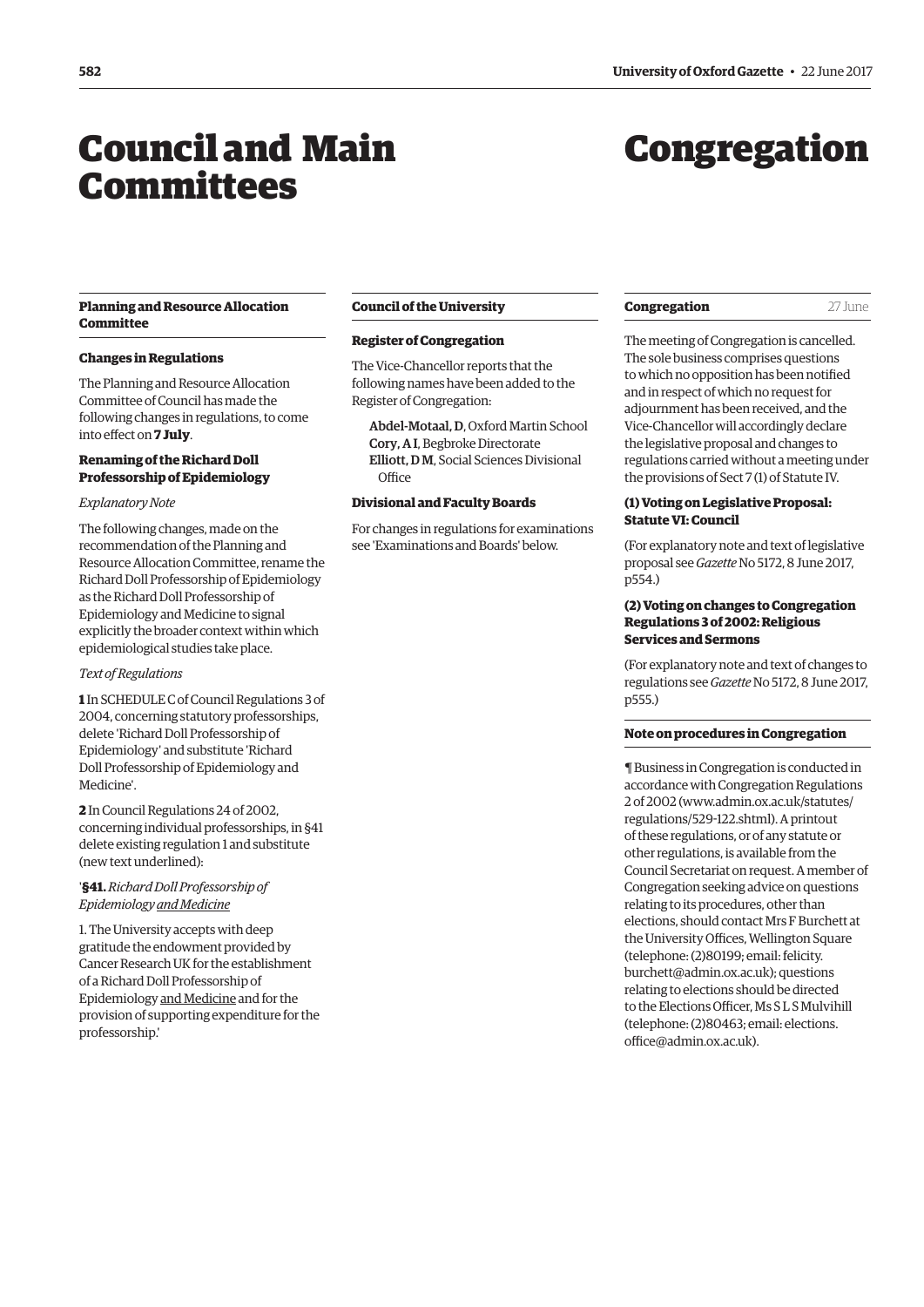## <span id="page-2-0"></span>Notices

#### **General Notices**

#### *Gazette* **publication arrangements**

The final *Gazette*s of Trinity term will be published on 29 June and 6 and 20 July.

The first *Gazette* of Michaelmas term will be published on 21 September, but will be limited to Council and Congregation business and changes to Examination Regulations. The first full *Gazette* of next term will be published on 28 September.

#### **Room Booking Policy**

*Approved by the General Purposes Committee of Council on 2 May 2017*

1. Rooms used to hold meetings or events at the University:

a. are under the authority of (i) the Head of Department (or their nominee) responsible for the department's space or (ii) University Administration and Services (UAS) in the case of UASmanaged University-level facilities; and

b. must be booked for use in accordance with the guidelines set down by the relevant Head of Department or the Registrar (as Head of UAS).

2. All staff and students of the University who are organising meetings or events, or are responsible for booking space or arranging facilities for University events, must follow the University's Code of Practice on Meetings and Events. (The Code applies to all meetings and events held on University premises (including those organised by third parties), as well as all University-funded, affiliated and branded events regardless of location.)

#### **Appointments**

#### **Medical Sciences**

#### REAPPOINTMENTS

Paul Aveyard, BSc MB BS Lond, MPH PhD Birm, Professorial Fellow and Reader in Primary Care Health Sciences, Wolfson, Associate Professor of Primary Care and Population Health, and Professor of Behavioural Medicine, Nuffield Department of Primary Care Health Sciences, has been reappointed to the retiring age with effect from 1 September 2017.

#### **Electoral Boards**

#### **Composition of Electoral Boards**

The composition of the electoral boards to the posts below, proceedings to fill which are currently in progress, is as follows:

#### WYKEHAM PROFESSORSHIP OF ANCIENT **HISTORY**

|                                            | Appointed by                 |
|--------------------------------------------|------------------------------|
| Master of St Catherine's<br>(in the chair) | Vice-Chancellor <sup>1</sup> |
| Warden of New College                      | ex officio                   |
| Professor K O'Brien                        | Humanities                   |
|                                            | Division                     |
| Dr S Cuomo                                 | <b>Faculty of Classics</b>   |
| Professor T Reinhardt                      | <b>Faculty of Classics</b>   |
| Professor J Smith                          | Faculty of History           |

Professor K Clarke Council Professor R Osborne Council Professor N Purcell Council Professor A Meadows New College

#### PROFESSORSHIP OF APPLIED STATISTICS

|                                                                                                      | Appointed by                 |
|------------------------------------------------------------------------------------------------------|------------------------------|
| Master of St Catherine's<br>(in the chair)                                                           | Vice-Chancellor <sup>1</sup> |
| Professor B Szendroi                                                                                 | Master of St Peter's         |
| Professor D Bradley                                                                                  | Mathematical,                |
|                                                                                                      | Physical and Life            |
|                                                                                                      | <b>Sciences Division</b>     |
| Professor G McVean                                                                                   | Medical Sciences             |
|                                                                                                      | Division                     |
| Professor C Deane                                                                                    | Department of                |
|                                                                                                      | <b>Statistics</b>            |
| Professor K Mengersen                                                                                | Department of                |
|                                                                                                      | <b>Statistics</b>            |
| Professor P Diggle                                                                                   | Council                      |
| Professor P Donnelly                                                                                 | Council                      |
| Professor G Nicholls                                                                                 | St Peter's                   |
| <sup>1</sup> Appointed by the Vice-Chancellor under the provisions of<br>Statute IX, Sect 10 and 11. |                              |

#### **Musical and other Events**

#### **St Stephen's House**

#### SJE ARTS

The following events will be held at SJE Arts, St John the Evangelist church, 109A Iffley [Road. More information/tickets: www.sje](www.sje-oxford.org/events)oxford.org/events or 01865 613507.

*7 Jul*: Cinquecento: music by Jacobus Vaet and his contemporaries

*8 Jul*: Westminster Williamson Voices: music from America and Europe including sections from Arvo Pärt's *Kanon Pokajanen*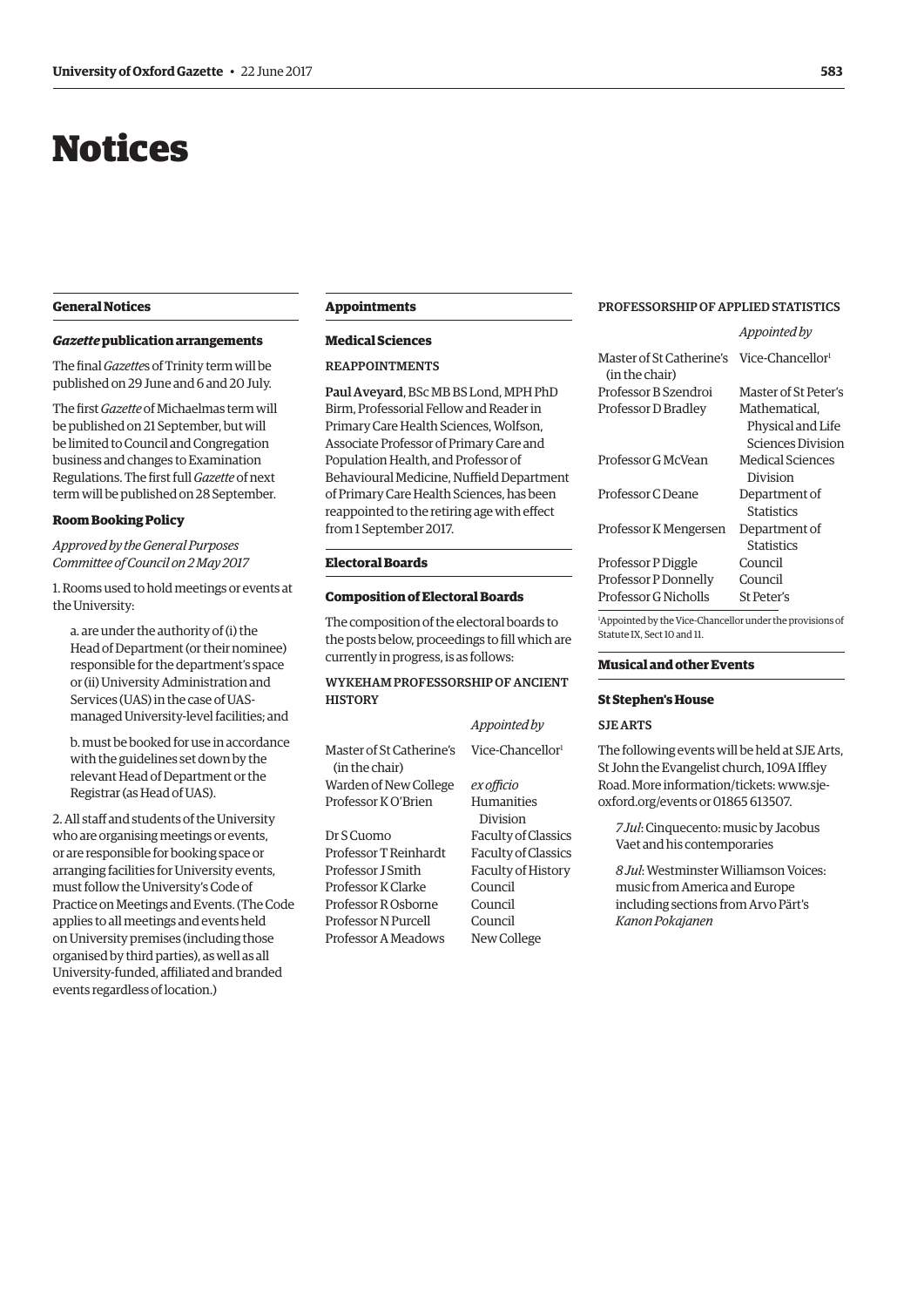## <span id="page-3-0"></span>Lectures Examinations and Boards

#### **Medical Sciences**

**Nuffield Department of Orthopaedics, Rheumatology and Musculoskeletal Sciences**

OXFORD CLINICAL TRIALS RESEARCH UNIT SEMINAR SERIES

Professor Doug Altman will lecture at 1pm on 4 October in the Lecture Theatre, Richard Doll Building. Free, but reservation required: [octrutrialshub@ndorms.ox.ac.uk.](mailto:octrutrialshub@ndorms.ox.ac.uk)

*Subject*: 'Poor medical research: a significant problem for a century' **Examinations for the Degree of Doctor of Philosophy**

*This content has been removed as it contains personal information protected under the Data Protection Act.*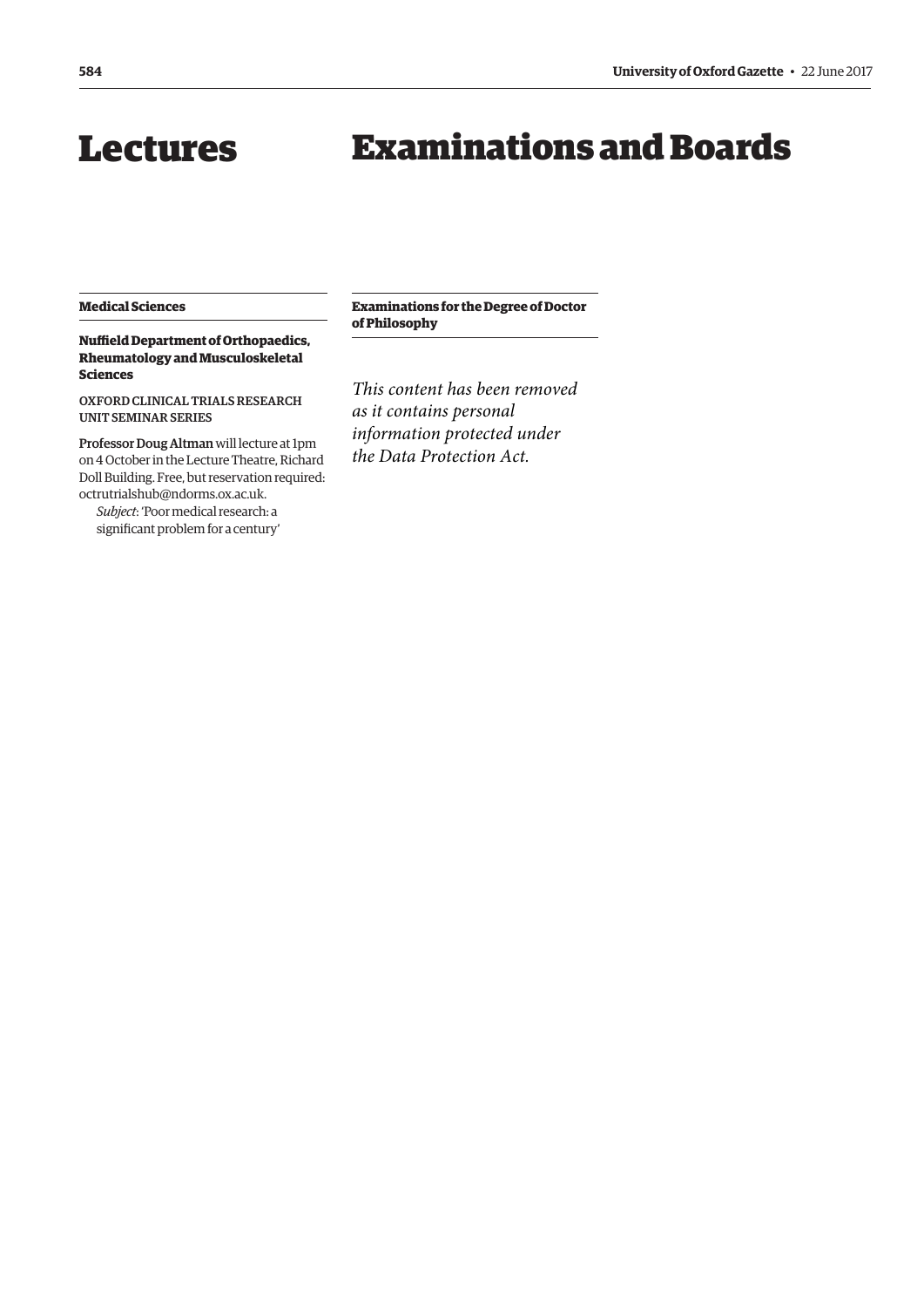*This content has been removed as it contains personal information protected under the Data Protection Act.*

#### **Changes to Examination Regulations**

For the complete text of each regulation listed below and a listing of all changes to regulations for this year to date, [please see www.ox.ac.uk/gazette/](www.ox.ac.uk/gazette/examinationregulations) examinationregulations.

#### **Education Committee**

#### REGULATIONS FOR THE MATRICULATION OF STUDENT MEMBERS

to reflect agreement during 2016–17 between the University and Ripon College Cuddesdon about arrangements for Ripon students to matriculate at the University

#### **Humanities Board**

MPHIL IN MODERN LANGUAGES amendment to description and submission dates of method options

MST IN MODERN LANGUAGES amendment to description of method options

#### FHS OF LITERAE HUMANIORES (I) (a) changes to papers (b) changes to rules on permissible

combinations

FHS OF LITERAE HUMANIORES (II) addition of Subject 198: Special Subjects in Philosophy

FHS OF MODERN LANGUAGES (I) correction of regulations to reflect practice

FHS OF MODERN LANGUAGES (II) amendments to authors and set texts

#### PRELIMS IN ENGLISH AND MODERN **LANGUAGES** PRELIMS IN EUROPEAN AND MIDDLE EASTERN LANGUAGES PRELIMS IN HISTORY AND MODERN **LANGUAGES** PRELIMS IN PHILOSOPHY AND MODERN

**LANGUAGES** introduction of overall distinction for candidates receiving a distinction in both parts of their examination

PRELIMS IN MODERN LANGUAGES (a) extension of oral certification to all languages (b) introduction of an overall distinction (c) amendment to prescribed texts for Czech and Italian

#### **Mathematical, Physical and Life Sciences Board**

MSC IN APPLIED STATISTICS amend course name to Statistical Science

FHS OF ENGINEERING SCIENCE introduction of new entrepreneurship and management pathway for 3rd and 4th year

FHS OF MATHEMATICS AND STATISTICS change Part C dissertation weighting to count as 2 units rather than 3 units

#### PGDIP IN STATISTICAL SCIENCE

(a) amend course name to Statistical Science (b) simplification of regulations

regarding transfer from MSc (c) removal of Hilary term deadline

#### **Social Sciences**

#### DPHIL IN PUBLIC POLICY

(a) introduction of part-time route (b) introduction of article-based thesis route (c) housekeeping changes

MPHIL IN COMPARATIVE SOCIAL POLICY

(a) to allow in-year resits (b) to remove reference to a methods 'workbook'

#### MPHIL IN SOCIAL ANTHROPOLOGY MPHIL IN VISUAL, MATERIAL AND

MUSEUM ANTHROPOLOGY MSC IN VISUAL, MATERIAL AND MUSEUM ANTHROPOLOGY

to require online submission

#### MPP

to require online submission of Summer Project report

#### MSC IN COGNITIVE AND EVOLUTIONARY ANTHROPOLOGY

(a) amendments to assessment deadlines (b) to require online submission

#### MSC IN LEARNING AND TEACHING

(a) to require online submission (b) change to assessment for Part I (c) to introduce flexibility for timing of resubmissions (d) housekeeping changes

MSC IN SOCIAL ANTHROPOLOGY

to allow students free choice of option papers

#### BCL/MJUR

change of title for two options

FHS OF ARCHAEOLOGY AND ANTHROPOLOGY change to formatting of options list

FHS OF ECONOMICS AND MANAGEMENT change to rubric for one paper

#### **Examinations for the Degree of Master of Science**

*This content has been removed as it contains personal information protected under the Data Protection Act.*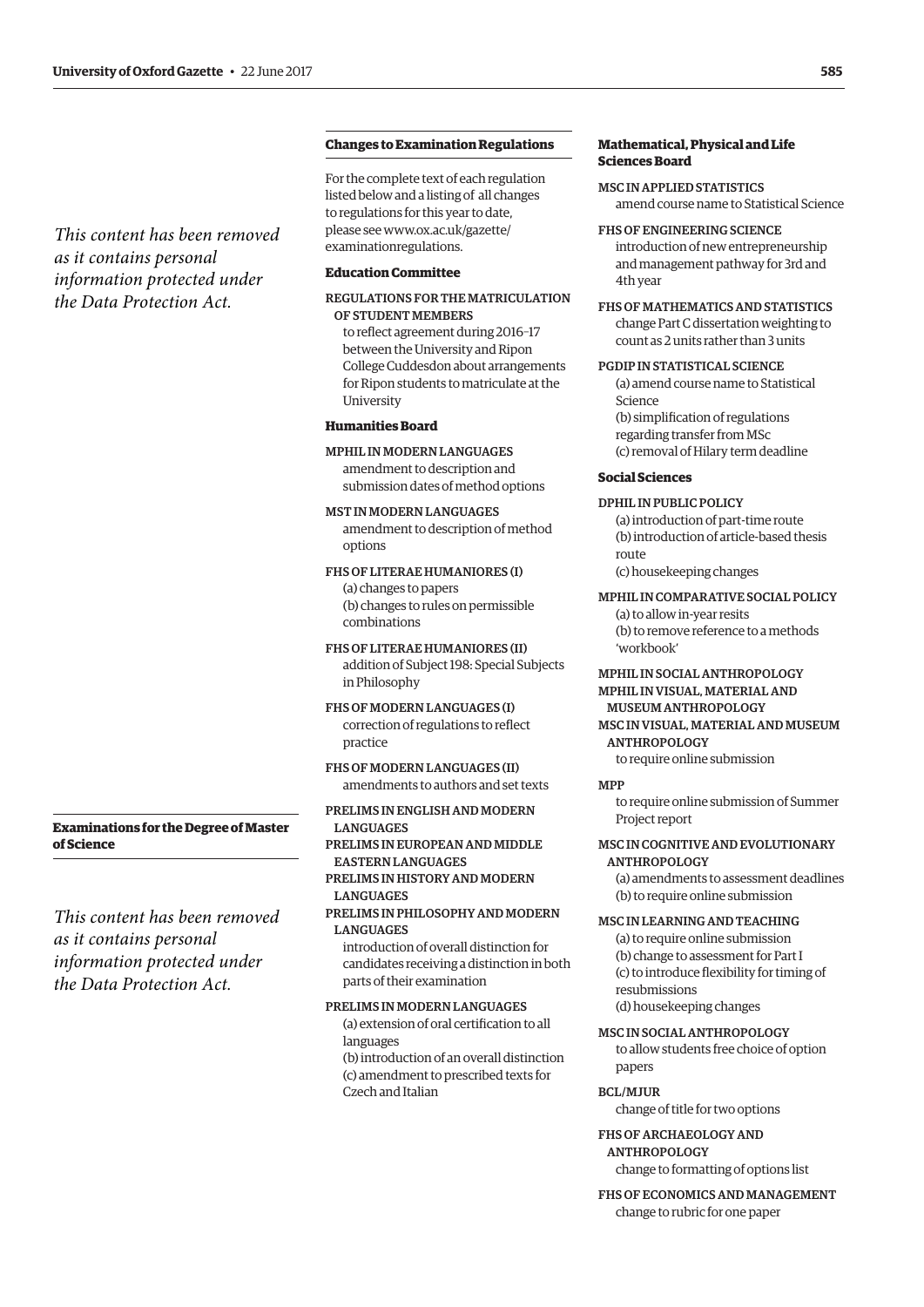## <span id="page-5-0"></span>Halls and Societies

#### **Obituaries**

#### **Worcester**

Peter McCall Robinson, 31 May 2017; 1942. Aged 92.

## Colleges, Advertisements

#### **Advertising enquiries**

*Email*: [gazette.ads@admin.ox.ac.uk](mailto:gazette.ads@admin.ox.ac.uk) *Telephone*: 01865 (2)80548 *Web*[: www.ox.ac.uk/gazette/](www.ox.ac.uk/gazette/classifiedadvertising) classifiedadvertising

#### **Deadline**

Advertisements are to be received by **noon on Wednesday** of the week before publication (ie eight days before publication). Advertisements must be submitted online.

#### **Charges**

Commercial advertisers: £30 per insertion of up to 70 words, or £60 per insertion of 71–150 words.

Private advertisers: £20 per insertion of up to 70 words, or £40 per insertion of 71–150 words.

Advertisements which are placed only in the online edition of the *Gazette* are reduced to £20 per insertion for commercial advertisers and £10 per insertion for private advertisers for 70-word advertisements (or £40 and £20 respectively for 150-word advertisements).

See our website for examples of whether an advertisement is considered commercial [or private: www.ox.ac.uk/gazette/](www.ox.ac.uk/gazette/classifiedadvertising) classifiedadvertising.

#### **Online submission and payment**

Advertisements must be submitted and paid for online, using a credit card or debit card, through a secure website. For details, see [www.ox.ac.uk/gazette/classifiedadvertising.](http://www.ox.ac.uk/gazette/classifiedadvertising)

#### **Extracts from the terms and conditions of acceptance of advertisements**

*General*

1. Advertisements are accepted for publication at the discretion of the editor of the *Gazette*.

*Note*. When an advertisement is received online, an acknowledgement will be emailed automatically to the email address provided by the advertiser. The sending of this acknowledgement does not constitute an an acceptance of the advertisement or an undertaking to publish the advertisement in the *Gazette*.

2. The right of the *Gazette* to edit an advertisement, in particular to abridge when necessary, is reserved.

3. Advertisements must be accompanied by the correct payment, and must be received by the deadline stated above. *No refund can be made for cancellation after the acceptance of advertisements*.

4. Once an advertisement has been submitted for publication, no change to the text can be accepted.

5. Voucher copies or cuttings cannot be supplied.

#### *Charges*

6. Two separate charging arrangements will apply, for commercial and private advertisers. The rates applicable at any time will be published regularly in the *Gazette*, and may be obtained upon enquiry. The rates, and guidance on applicability of each rate, are also available online.

The editor's decision regarding applicability of these rates to an individual advertiser will be final.

#### *Disclaimer*

**7. The University of Oxford and Oxford University Press accept no responsibility for the content of any advertisement published in the** *Gazette***. Readers should note that the inclusion of any advertisement in no way implies approval or recommendation of either the terms of any offer contained in it or of the advertiser by the University of Oxford or Oxford University Press.**

*Advertisers' Warranty and Indemnity* **13. The advertiser warrants:**

**(i) Not to discriminate against any respondents to an advertisement published in the** *Gazette* **on the basis of their gender, sexual orientation, marital or civil partner status, gender reassignment, race, religion or belief, colour, nationality, ethnic or national origin, disability or age, or pregnancy.**

(ii) That the advertisement does not contravene any current legislation, rules, regulations or applicable codes of practice.

(iii) That it is not in any way illegal or defamatory or a breach of copyright or an infringement of any other person's intellectual property or other rights.

*You are advised to view our full Terms and Conditions of acceptance of advertisements. Submission of an advertisement implies acceptance of our terms and conditions,*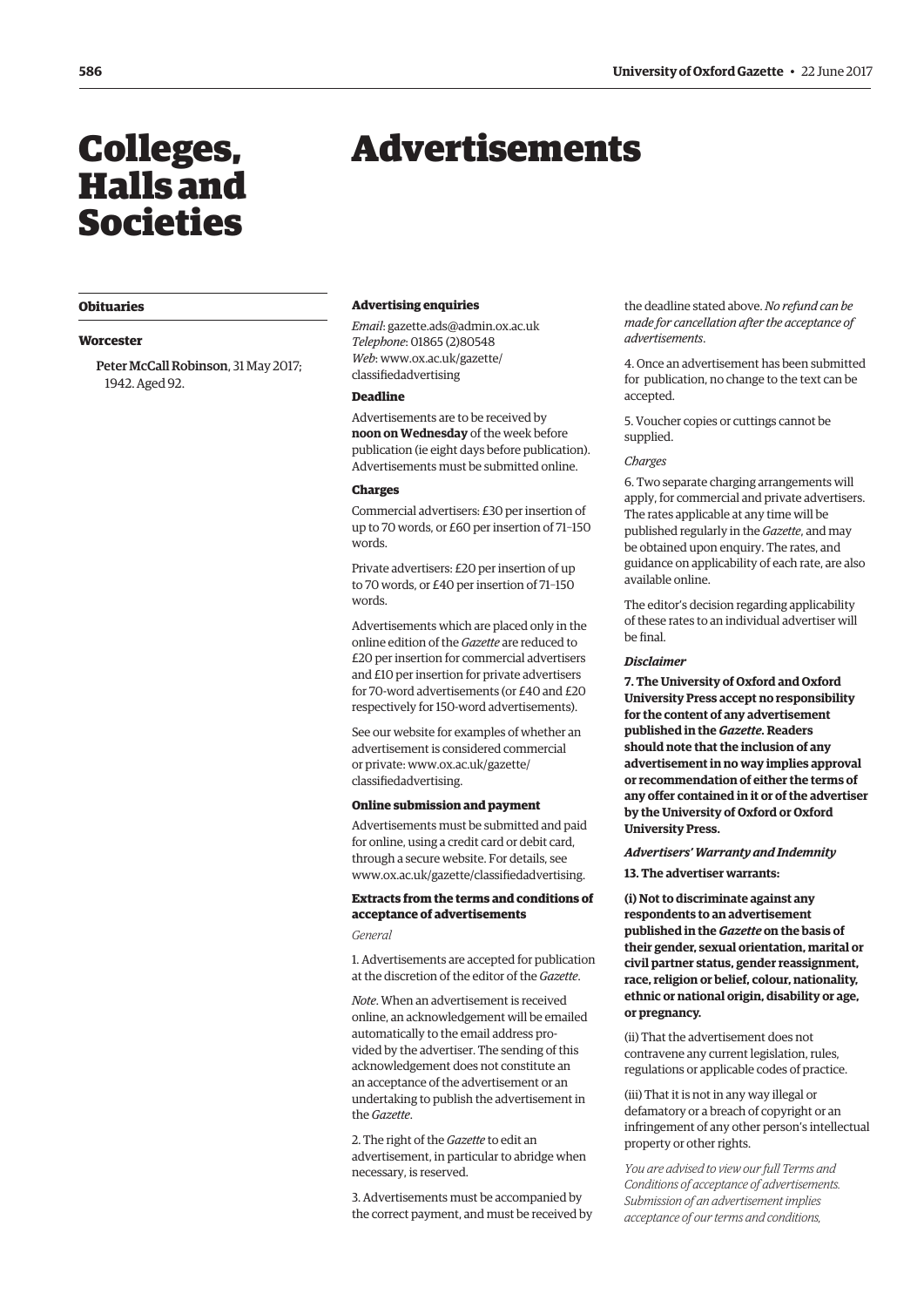*which may be found at www.ox.ac.uk/gazette/ [classifiedadvertising, and may also be obtained](www.ox.ac.uk/gazette/classifiedadvertising)  on application to Gazette Advertisements, Public Affairs Directorate, University Offices, Wellington Square, Oxford OX1 2JD.*

#### **Publication in online** *Gazette*

16. Unless the advertiser stipulates otherwise, all advertisements will be published in the online *Gazette* in addition to the printed *Gazette*. At the time of submission of an advertisement, the advertiser may stipulate that he or she does not wish the advertisement to be included in the online *Gazette*. This stipulation: (i) must be made at the time of submission of the advertisement; (ii) cannot later be altered; (iii) will apply to all instances of publication of an advertisement arranged at the time of submission of that advertisement. Please note that advertisements form part of the online *Gazette* as published and cannot be removed or amended after publication.

#### **Miscellaneous**

#### *Gazette* **publication arrangements**

**Advertisers are asked to note** that the remaining *Gazette*s of Trinity term will be published on 29 June and 6 and 20 July. Publication for Michaelmas term will begin on 21 September. The usual deadline will continue to apply (see above). Please note, however, that the 21 September issue will be limited to University business only, so will not contain classified advertisements; the first issue of next term to carry advertisements will be published on 28 September.

#### **Groups and societies**

**The Oxford University Newcomers' Club** at the University Club, 11 Mansfield Rd, OX1 3SZ, welcomes the wives, husbands or partners of visiting scholars, of graduate students and of newly appointed academic and administrative members of the University. We offer help, advice, information and the opportunity to meet others socially. Informal coffee mornings are held in the club every Wednesday 10.30–12 (excluding the Christmas vacation). Newcomers with children (0–4) meet every Fri in term 10.15–11.45. We have a large programme of events including tours of colleges, museums and other places of interest. Other term-time activities include a book group, informal conversation group, garden group, antiques group, opportunity to explore Oxfordshire and an opportunities in Oxford group. Visit our website: [www.](http://www.newcomers.ox.ac.uk) [newcomers.ox.ac.uk.](http://www.newcomers.ox.ac.uk)

#### **Oxford Research Staff Society (OxRSS)**

is run by and for Oxford research staff. It provides researchers with social and professional networking opportunities, and a voice in University decisions that affect them. Membership is free and automatic for all research staff employed by the University

of Oxford. For more information and to keep up to date, see: web: [www.oxrss.ox.ac.uk;](http://www.oxrss.ox.ac.uk)  Facebook: [http://fb.me/oxrss; Tw](http://fb.me/oxrss)itter: [@ResStaffOxford; mailing list: researchstaff](mailto:researchstaff-subscribe@maillist.ox.ac.uk)subscribe@maillist.ox.ac.uk.

#### **Restoration and conservation of antique furniture**

**John Hulme** undertakes all aspects of restoration. 30 years' experience. Collection and delivery. For free advice, telephone or write to the Workshop, 11A High St, Chipping Norton, Oxon, OX7 5AD. Tel: 01608 641692.

#### **Sell your unwanted books**

**We buy academic and non-academic used books**. If you are moving office or home, leaving the University or just need more space, we can help. We are most interested in arts, history and social sciences and also buy classical or jazz CDs. Good prices paid for large or small collections and we collect from anywhere in the Oxford area. Please contact [Ross on 07720 288774 or bd@beadledavies.](mailto:bd@beadledavies.co.uk) co.uk.

#### **Services offered**

**Big or small, we ship it all**. Plus free pick up anywhere in Oxford. Also full printing services available (both online and serviced), 24-hour photocopying, private mailing addresses, fax bureau, mailing services and much more. Contact or visit Mail Boxes Etc, 266 Banbury Rd, Oxford. Tel: 01865 514655. Fax: 01865 514656. Email: [staff@mbesummertown.co.uk.](mailto:staff@mbesummertown.co.uk)  Also at 94 London Rd, Oxford. Tel: 01865 [741729. Fax: 01865 742431. Email: staff@](mailto:staff@mbeheadington.co.uk) mbeheadington.co.uk.

#### **Situations vacant**

**Oxford Union: Librarian-in-Charge**; £33,817; closing date 26 Jun. Oxford Union seeks enthusiastic, experienced qualified librarian with minimum 5 years' experience in academic libraries to head the Library team, developing and delivering library/information services to Union members. Further details are available at www.oxford-union.org/ about us/job vacancies. Applications of CV with covering letter and names of two referees to the Bursar at [jobs@oxford-union.org or](mailto:jobs@oxford-union.org) post to The Bursar, Oxford Union Society, Frewin Court, Oxford OX1 3JB.

#### **Houses to let**

**Large, modern, furnished house** in beautiful Eynsham available from end Aug to end Nov. 4 beds, 3 baths, garden, off-street parking. Walk to pubs, supermarket, butchers, greengrocer, post office etc and regular buses to Oxford night and day. Takes about 25 mins. £2,000 pcm. Email: [lisa.hynes@yahoo.co.uk.](mailto:lisa.hynes@yahoo.co.uk)

**To let in Jericho**: charming, sunny 3-bedroom Victorian terraced cottage with south-facing rear garden. Close to bars, shops, restaurants. Short walk to city centre and University departments. Available from end of Aug: £1,575 pcm. Tel: 07989 318406 or 07788 561529.

#### **Flats to let**

**Apartments and houses to let in Oxford from Sept**. Central north: 3-level studio, £850; 1-bedroom, £950; 2-bedroom, £1,170. North (centre of Summertown): 1-bedroom, £850; 2-bedroom, £975. Central: 2-bedroom semi-detached house in Rewley Park adjacent to Saïd, college, station, mins' stroll to center, from 15 Sept, £1,295; Headington close to JR hospital: 3-bedroom detached house, £1,400 plus utilities and council tax. Tel: 01865 516144; email: [a.fiorentino109@gmail.com.](mailto:a.fiorentino109@gmail.com)

#### **Accommodation offered**

**scottfraser** – market leaders for quality Oxfordshire property. Selling, letting, buying, renting, investing – we are here to help. Visit [www.scottfraser.co.uk for](http://www.scottfraser.co.uk) more information or call: Headington sales: 01865 759500; Summertown sales: 01865 553900; East Oxford sales: 01865 244666; Witney sales: 01993 705507; Headington lettings: 01865 761111; Summertown lettings: 01865 554577; East Oxford and student lettings: 01865 244666; Witney lettings: 01993 777909.

**2 single rooms available** (not en suite) in pretty, traditional cottage in central north Oxford. Within easy walking distance of the University, town centre, London buses and trains. Breakfast included. Use of kitchen. Broadband and TV. Suitable for visiting academics and postdocs. For short or medium stays; minimum 2 nights. Fair rates. For further enquiries email: [elphickjericho@gmail.com or](mailto:elphickjericho@gmail.com) tel: 01865 516142.

#### **Accommodation for visiting academics**

from mid-Sept. Self-contained unit of double en-suite bedroom, sitting/dining room and kitchen (hob, oven, fridge/freezer, washing machine) in striking modern house on western outskirts of Oxford. Television, internet, heating, electricity, bed linen and towels included. Bus service to Oxford centre or scenic walk/cycle across water meadows. Nonsmokers only; maximum let 3 months. Single occupancy: £900 pm; double occupancy: [£950. Phone 01865 721644 or email richard.](mailto:richard.gilliane@btinternet.com) gilliane@btinternet.com.

#### **Self-catering apartments**

**Visiting Oxford?** Studio, 1-, 2- and 3-bed properties conveniently located for various colleges and University departments. Available from 1 week to several months. Apartments are serviced, with linen provided and all bills included. Details, location maps and